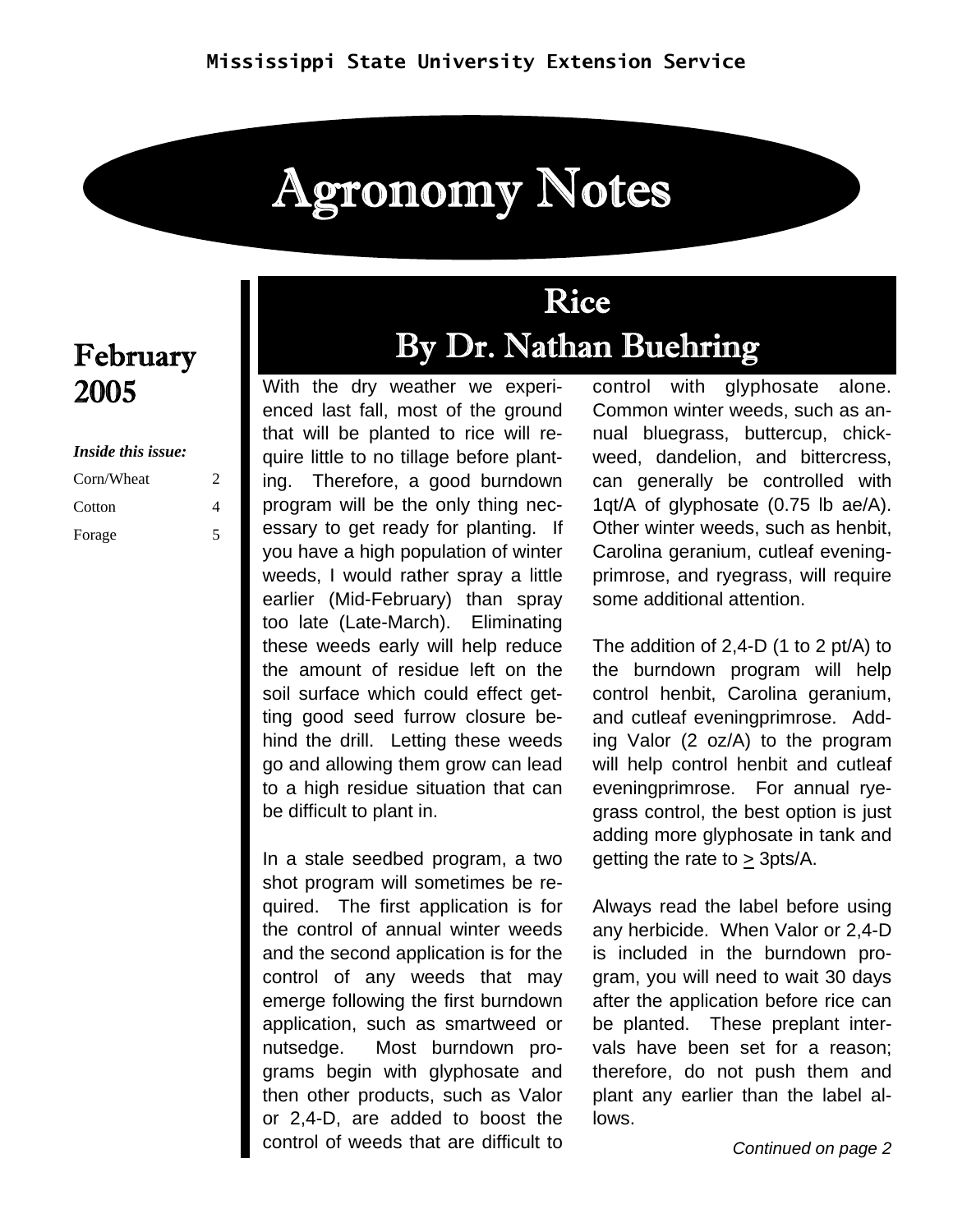#### *Rice continued from page 1*

Seed treatments are another item of consideration right now. We very seldom see a yield increase with the use of seed treatments because we plant about twice as much seed needed to establish an adequate for maximum yields and rice has the ability to compensate for thin stands. However, seed treatments are a very minimal cost in the overall rice production budget and they provide many agronomic benefits, such as having a healthy and uniform stand, that will help you sleep better at night during the planting season.

Fungicide seed treatments definitely need to be considered when planting rice in April on clay soils or on soils that have a historic problem with seedling diseases. Protection from *Pythium* seedling diseases is the main concern in rice.

For the money, products such as Apron XL LS and Allegience have been doing a good job in giving us protection from *Pythium*. Apron XL LS is recommended at a rate of 0.32 to 0.64 fl oz/cwt and Allegience is recommended at a rate of 0.75 to 1.5 fl oz/cwt.

Growth regulator seed treatments will also provide some agronomic benefits as well. The only recommended growth regulator seed treatment is gibberellic acid (GA) or Release. GA treated seed is recommended on semidwarf varieties, varieties with poor seedling vigor, clay soils, and early planted rice. GA treated seed has shown to be a benefit for uniform emergence, and an increased speed of germination and emergence.

# Corn/Wheat By Dr. Erick Larson

### **Corn**

#### **Profitability Key in 2006**

High fertilizer prices will definitely squeeze producers' profit margins during 2006. However, I believe there is great potential for many producers to significantly economize their fertility budget this year. Far too many producers apply fertilizer based upon a "maintenance" philosophy, which normally either fails to meet crop needs or exceeds them. This may work for a short while, but in today's agricultural world, where we are rotating crops and producing substantially higher yields every year, it is impossible to predict what maintenance crop needs are. Accordingly, the maintenance philosophy either results in poor crop yields or over fertilization. However, we have inexpensive technology available (which has been around for years) which can accurately predict soil nutrient

levels, so that you can make prescriptive fertility treatments on your fields before the crop or your pocketbook suffers. Of course, this technology is soil testing. The utilization of a sound soil testing program either single-handedly, or combined with grid sampling and variable rate technology may offer more potential to improve your profit margin than all other options this season.

#### **Fertility Keys for Corn**

Everyone knows nitrogen is considered the key nutrient for corn production, so accordingly, I believe Mississippi producers generally do a very good job of addressing corn nitrogen needs. In fact, nitrogen problems don't usually even make the top five frequent fertility problems I annually see in fields. We are much more likely to overlook other major fertility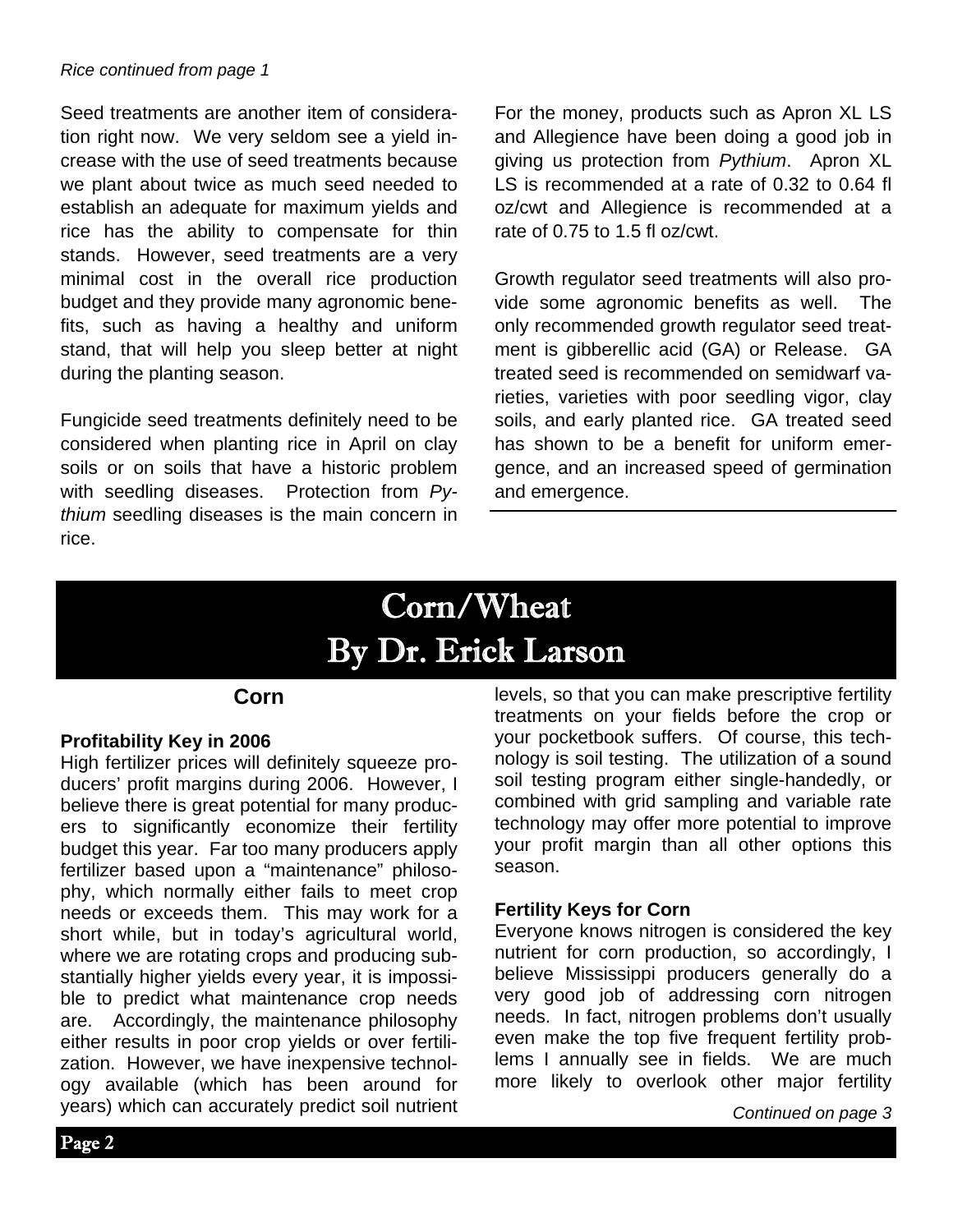needs and sometimes micronutrients, particularly at high crop yield levels. The first fertility issue that must be addressed before any other supplemental nutrients are applied is low soil pH (below 6.0). Low pH will substantially restrict nutrient availability and stunt crop growth drastically (resulting from increased availability of toxic elements) when pH is below 5.5. Corn requires nearly twice as much phosphorus and about 40-50% more potassium, compared to cotton and soybeans.Corn potassium deficiency often occurs following a high-yielding soybean crop, since soybeans remove double the potassium from the soil as a cotton crop. Potassium deficiency is particularly prevalent in no-tillage systems, where uneven soybean residue distribution (windrowing) may occur by the combine spreader during soybean harvest. Sulfur, magnesium and zinc deficiencies are also becoming more common. These nutrient needs, except for sulfur, can be proactively addressed by a sound soil testing program. Plant tissue analyses during the crop season will indicate sulfur availability and will be helpful in confirming plant uptake for all nutrients.

# **Managing Limitations/Early Planting**

Growing corn in Mississippi can be very profitable, but does have considerable risk, which producers should address with management practices. The primary environmental risks include wet springs and hot, dry summers. Growers should utilize raised beds on fields with marginal drainage to relieve potential waterlogging and warm the soil to promote better seedling establishment and vegetative development. Early burndown herbicide application helps both these problems because it promotes warmer, drier seedbeds during the spring and encourages earlier planting. Early planting helps corn avoid stress associated with mid-summer drought. Irrigation can help alleviate water stress, but does not over-ride the importance of early planting (because of heat stress).

# **Burndown Herbicide Timing**

Moist soil conditions often severely restrict

planting time during the optimum corn planting period. Utilizing a late winter burndown herbicide to control winter vegetation allows producers to manipulate soil moisture and encourage earlier planting. Killing winter weeds several weeks before planting allows the soil to absorb much more solar energy, compared to soils covered by a blanket of lush weed vegetation until immediately prior to planting. Killing these weeds warms and dries the soil, which allows earlier planting and promotes corn seedling vigor. Burndown herbicides utilizing glyphosate should be applied four to six weeks before planting to gain these advantages.

# **Risk of Ultra-Early Planting**

Abnormally warm, dry conditions sometimes allow for an opportunity to plant corn during late February or early March. Although early planting is a critical component of successful corn production, planting corn extremely early (well before recommended dates), even if soil temperatures are warm, provides little if any crop development advantages, while risking stand failure. Extraordinarily early planting enhances maturity very little, because corn growth rate is correlated to temperature, and heat unit accumulation (GDD 50) is historically very low during early March.

# **Guidelines for Corn Planting Date**

The standard guideline for determining earliest planting date is when morning soil temperature at a two-inch soil depth is 55 degrees F or 50 degrees F at a 6-inch soil depth. Planting before the soil temperature is warm enough for germination greatly increases the potential for stand failure, because germination growth rate is dependent upon soil temperature. Soil temperature may vary considerably depending upon amount and type of plant residue, soil texture and slope. Thus, randomly measuring soil temperature with a thermometer within a field should provide a reliable indicator of desirable conditions for stand establishment. Corn produces highest yields when planted within 4-5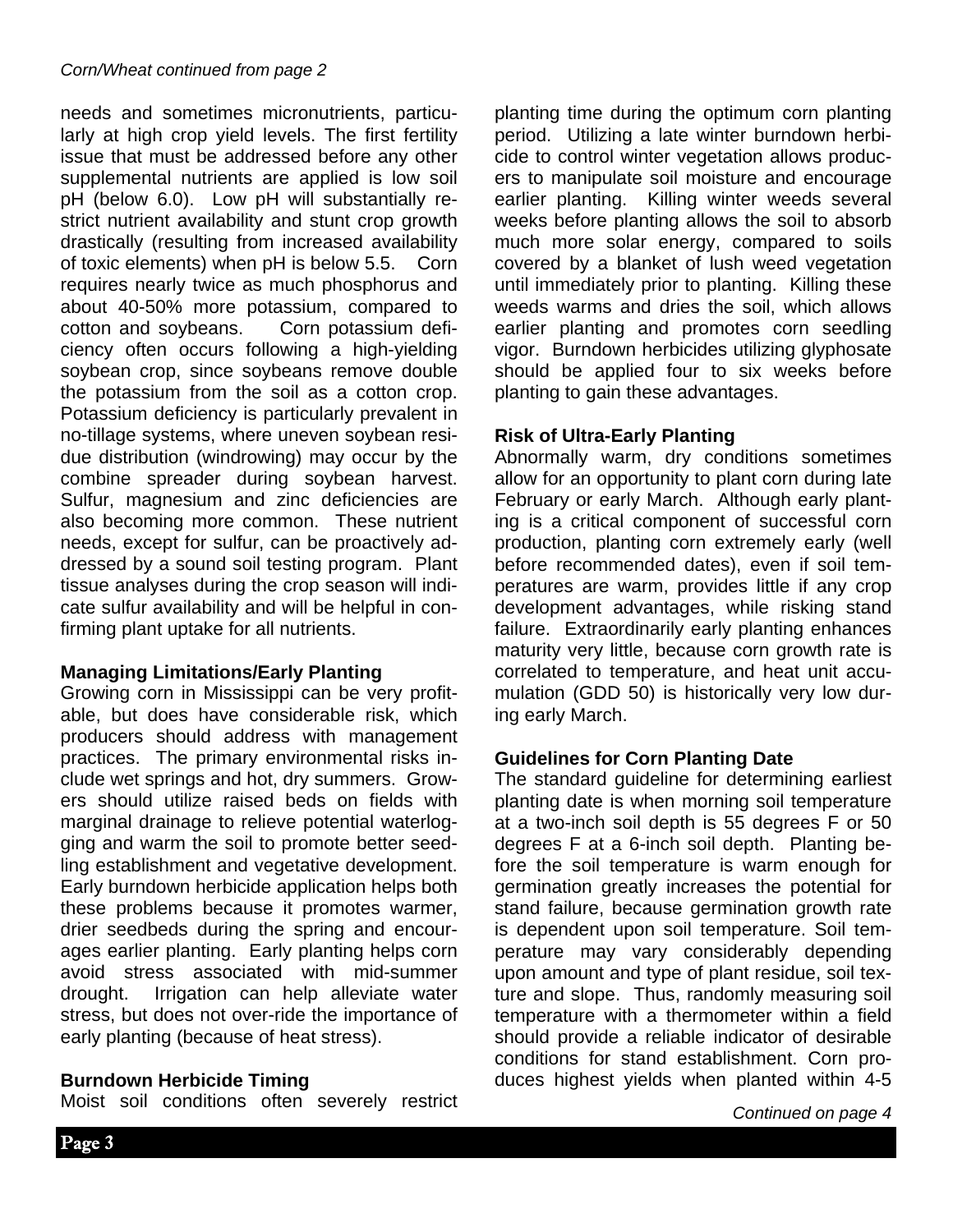weeks after soil temperature is warm enough for germination. This has historically corresponded with the following calendar dates:

Geographical Region of Mississippi: Southern : February 25-March 15 Central: March 5-April 10 North-Central: March 15-April 20 Northern: March 20-April 25

# **Wheat**

# **Wheat Nitrogen Fertilization**

In the mid-south, nitrogen application timing typically has a significant effect on wheat productivity, since nearly all nitrogen is applied in the spring. The initial topdress of a split application should be applied when dormancy breaks in late winter during tillering stages (Feekes growth stage 3 or 4 - normally early February) and not exceed 50% of the total seasonal amount. Producers may need to make this intial application earlier this season, because dry fall conditions hampered tillering last fall and late January temperatures have been warmer than normal, so wheat growth is occurring now. The purpose of the first application is to promote tillering and head size. Delayed spring nitrogen application will cause wheat yields to suffer substantially, because tiller development (potential head number) ends when stem elongation begins. The final topdress application should be applied by the time the first node appears at the beginning of stem elongation (jointing, Feekes growth stage 6). This application delivers the main nutritional needs of the crop and generally occurs in early March. Growers who choose to apply spring nitrogen in a single application should time it at Feekes growth stage 4 or 5. Recommended spring nitrogen rates generally vary from 90-140 lbs./a. with higher rates within this range recommended on clay soils and high yield potential wheat.

# **Cotton** By Dr. Tom Barber

The start of a new year may bring forth many questions and uncertainties for the next season. There will be numerous opportunities to gather up-to-date and important information through numerous local grower and state-wide meetings . I encourage you to attend at least one meeting that focuses on cotton to get updated on new technology and practices you might want to consider. One operation that will be here before we know it is the need for burndown applications.

Timely burndown applications are important. Applications need to be made at least 4 weeks before planting and in some cases earlier. Glyphosate resistant horseweed has become a major problem in many of our cotton growing areas in the delta. In these fields where horseweed is present you need to pay close attention and burndown with a phenoxy type herbicide mixed in the tank. Clarity at 8 oz per acre is my first choice because cotton is not as sensitive to this product as 2,4-D and the label is very clear on the pre-plant interval of 21 days plus 1 inch of rain. 2,4-D is another option that can be used and is probably the number one herbicide tank-mixed with glyphosate at burndown. If you are going to use 2,4-D for burndown of horseweed, the rate needs to be a full quart or 32oz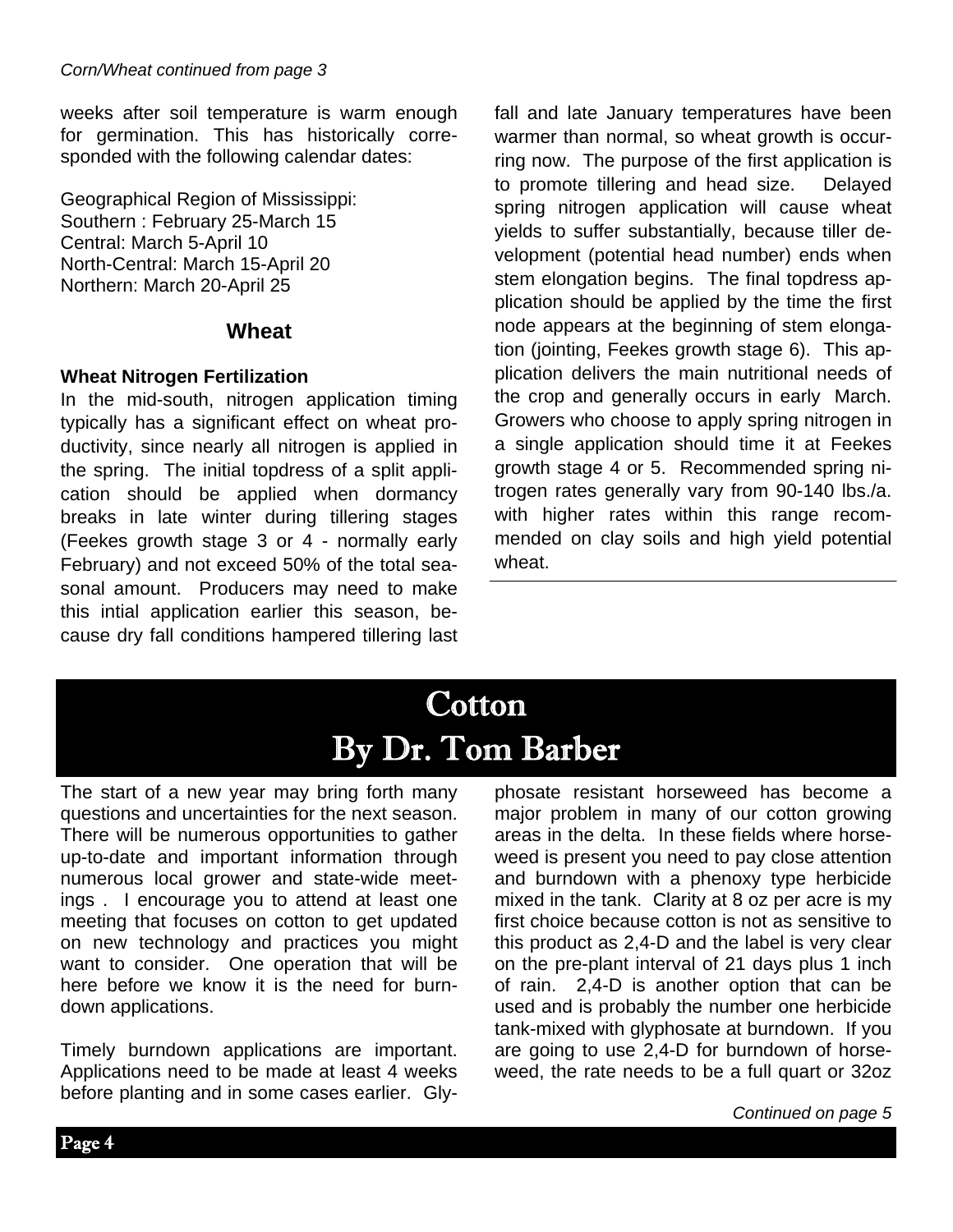per acre and you need to wait at least 30 days before planting cotton. Horseweed size is just as important as the chemicals used to kill it. Horseweed control can be tricky. Don't let the horseweed get too big before you spray it, but at the same time it dies much better if it is actively growing. If horseweed gets too big, either of these herbicides may kill the terminal, but the horseweed will not die. Therefore a timely burndown will solve a lot of problems. Ignite and Gramoxone may also be considered to kill horseweed. A couple of things to keep in mind with these two products: 1. Ignite does not work as well under cool temperatures (below 60). 2. Both of these products look better tank-mixed with Clarity or 2,4-d for horseweed control.

If there has been a history of horseweed coming up after you get a stand of cotton, a residual will need to be considered at burndown. Adding a residual to the tank will give you approximately 40 to 50 days control of horseweed, thus moving you through the early in-season period. Herbicides that can be utilized in this application are: Caparol, Cotoran, Diuron, Prowl or Valor. The main thing to watch with these products is the pre-plant interval. Always read the label to make sure you have enough time before you plant. Other options to control horseweed in season are residuals applied PRE (preemerge). Not many growers apply a PRE herbicide any more but they can pay off many seasons. The flush of grasses that you may be starting to see in your fields is most likely due to the fact that residuals have for the most part been removed from the system. A yellow herbicide (Prowl) can give you good, cheap weed control of grasses and small broadleaf weeds including residual control of in-season horseweed.

Glyphosate plus 2,4-D or Clarity is a burndown mixture that will work well on most any winter annual burndown situation. Regardless of the burndown program you choose to utilize, timely applications can make all the difference. By making these timely applications you will dry down the current vegetation making it easier to plant into, and allow the seedbed temperature to increase at a faster rate, thus increasing the chances for an even cotton germination and stand.

# Forage By Dr. Richard Watson

Spring can be one of the most challenging times from a management standpoint, as the weather can be extremely variable leading to a broad range of growth conditions. Early spring is generally a time of making the forage we have last until the rapid growth of mid to late spring starts. Hay reserves may be running low by this time and spring calves may already be hitting the ground, putting further pressure on the forage supply. Conversely, late spring is a time of dealing with excess growth and preparing our warm season pastures for the summer growth season. Here are some things to think about/do during the spring period.

### **Early Spring Fertilization**

Weather and ground conditions permitting, February is a good time to get the first nitrogen (N) application out of cool-season grasses (annual ryegrass and tall fescue). The cool-season grasses will grow up to two thirds of their total annual yield during the spring period, so it is important that the nutrients are available. Depending on weather (growth) conditions and the rate applied, N fertilizer will be used over a 4-6 week period so the total spring N application should be split up in several applications every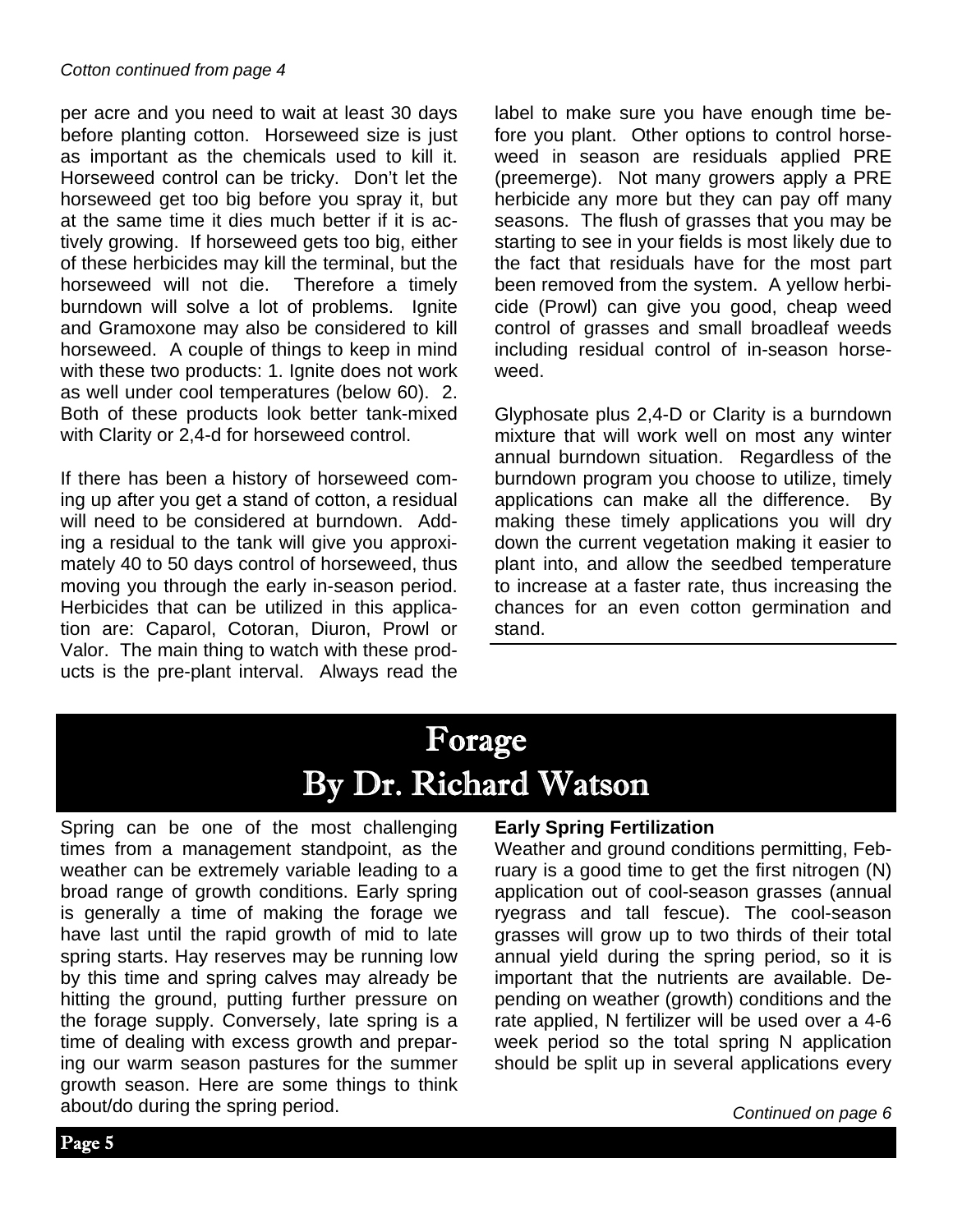#### *Forage continued from page 5*

month or so. Total N application over the spring, on ryegrass and tall fescue (assuming no clover), should be in the range of 100-150 lb N/A since we generally have a large surplus of forage which makes additional fertilizer inputs uneconomical. Ideally, this 100-150lb N/A will be made in 2-3 split applications, with the February application at around 33 lb N/A (100 lb ammonium nitrate) and the remaining amounts given in one of split application in March and April. Maintenance phosphate and potassium (according to soil test recommendations) can also be put out in March or April with the N.

By mid to late spring, it is also the time to start thinking about fertilizing warm-season pastures. Overseeded Bermudagrass and Bahiagrass will generally pick up enough residual N from the ryegrass application to give them a kick start but non-overseeded Bermudagrass will need a 30-50 lb/A application in mid-late April (or as soon as you see green up in the stolons) to kick start summer growth.

### **Spring Weed Control**

The most obvious spring weed problem in Mississippi, judging from the abundance of golden fields, is buttercup (aka yellow top). While it appears to be a big problem, buttercup is actually one of the easiest and most economical weeds to control with a 1-2 pint/a of 2-4-D doing the trick at a cost of no more than \$2/A. Where most of us go wrong is in the timing of that application. If we wait to apply our herbicide until we see the yellow flowers we are wasting our money because we have failed to eliminate the next generation. It takes buttercup about 5 days from flowering to produce viable seed, so a post-flower application is generally too late to prevent this. Buttercup, as with many other annual broadleaf weeds, will begin to germinate and grow during the early spring period, well before summer-grass pastures are growing and even before the growth has picked up in the cool-season grasses. It is at this early stage of growth that the plants need to be hit with herbicide. While it is too late now, you should also

check your pastures in the fall as buttercup and other broadleaf weeds, such as henbit, will often germinate then and may offer a better opportunity for weed control.

In addition to chemical control, not overgrazing cool-season pastures (i.e. leaving 3-4" of growth) can often reduce the amount of weed infestation and give the grass a better chance of competing for nutrients.

#### **Spring Grazing Management**

In the early spring we are generally trying to ration out our ryegrass or tall fescue until the spring flush comes. In a cow-calf system, cows that are due to calve or have calves at foot can be limit grazed for a few hours a day and supplemented with hay to make the grass last longer. The time spent grazing will depend on the amount of grass you have per cow. Pasture growth rates during February can be between 5 and 25 lb dry matter/A/day, which can generally hold a dry cow without reducing the pasture base too much. Obviously, if you have lactating cows and/or less than one acre per cow you will need to start to restrict access and make up the difference in feed requirement with hay.

 When the calves are a bit older, you can use a creep-gate or electric wire set at a height that will let the calves have access to the ryegrass or tall fescue but not the cows. This creep grazing method will allow the calves to benefit form the good quality grass while also making it last longer.

In the late spring period, we are more concerned with utilizing surplus forage and keeping quality in our pastures. Most of the surplus growth can be accumulated on a designated area of the farm for hay or baleage production, which will allow you to maintain quality on the other areas. Use a leader-follower system of grazing where younger stock (e.g. replacement heifers or stocker steers) have first access to the pasture and can pick out the best forage. Then follow the young stock with mature cows